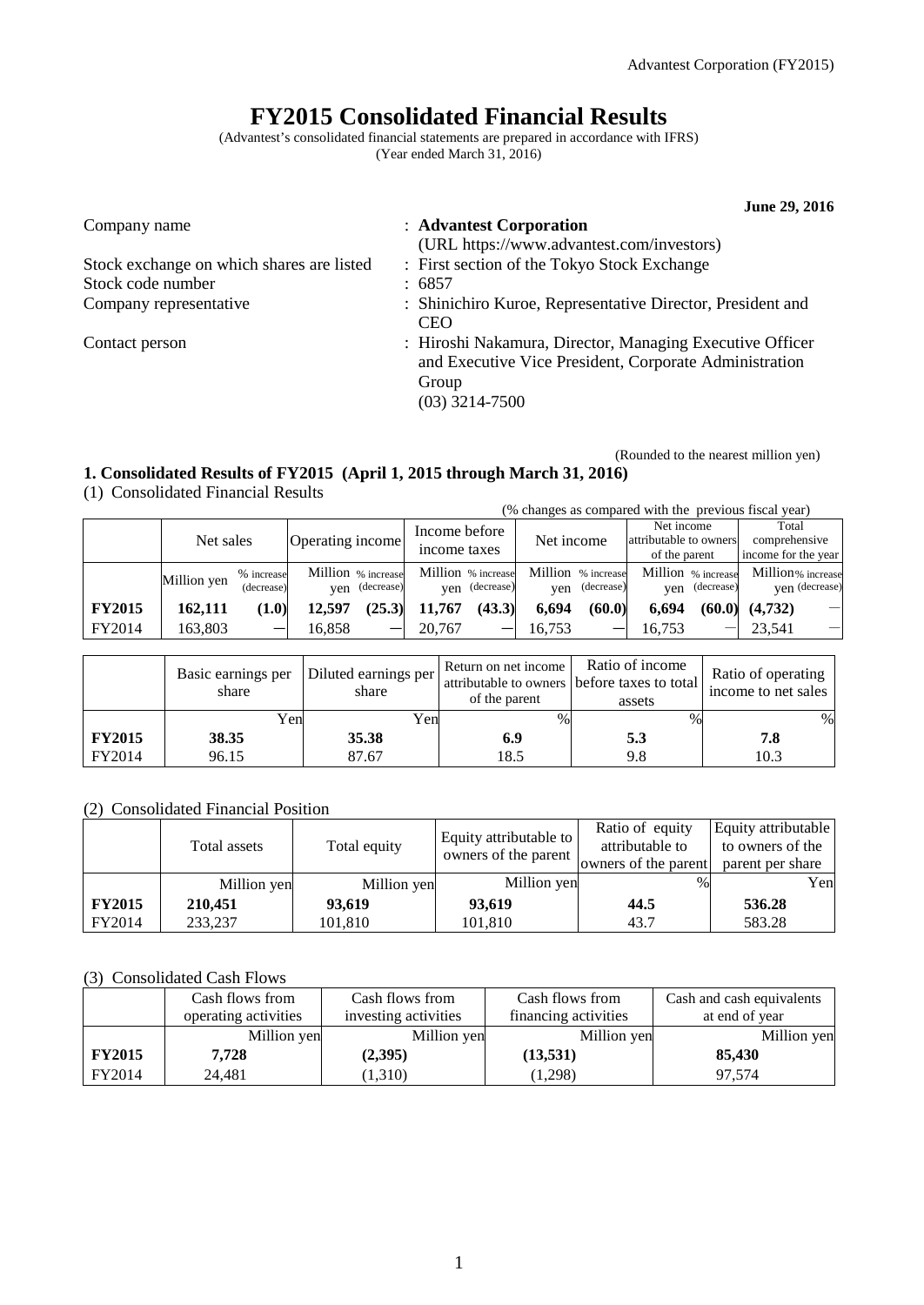## **2. Dividends**

|                      | Dividend per share                           |        |       |          |              |                                    |                                              | Cash dividend                                                  |
|----------------------|----------------------------------------------|--------|-------|----------|--------------|------------------------------------|----------------------------------------------|----------------------------------------------------------------|
| (Record Date)        | First<br>quarter end quarter end quarter end | Second | Third | Year end | Annual total | Total<br>dividend<br>paid (annual) | Payout ratio<br>(consolidated) owners of the | rate for equity<br>attributable to<br>parent<br>(consolidated) |
|                      | yen                                          | yen    | yen   | yen      | yen          | Million yen                        | $\%$                                         | %                                                              |
| FY2014               |                                              | 5.00   |       | 10.00    | 15.00        | 2,616                              | 15.6                                         | 2.9                                                            |
| FY2015               |                                              | 10.00  |       | 10.00    | 20.00        | 3,491                              | 52.2                                         | 3.6                                                            |
| FY2016<br>(forecast) |                                              |        |       |          |              | N/A                                |                                              | N/A                                                            |

## **3. Projected Results for FY2016 (April 1, 2016 through March 31, 2017)**

|        | (% changes as compared with the corresponding period of the previous fiscal year) |                                 |                               |                        |                                                          |                             |  |  |
|--------|-----------------------------------------------------------------------------------|---------------------------------|-------------------------------|------------------------|----------------------------------------------------------|-----------------------------|--|--|
|        | Net sales                                                                         | Operating<br><i>n</i> come      | Income before<br>income taxes | Net income             | Net income<br>attributable to<br>Owners of the<br>parent | Basic earnings per<br>share |  |  |
|        | Million<br>$\%$<br>yen                                                            | Million<br>$\frac{0}{0}$<br>yen | Million<br>$\%$<br>yen        | Million<br>$\%$<br>yen | Million<br>$\%$<br>yen                                   | Yen                         |  |  |
| FY2016 | 156,000 (3.8)                                                                     | 10,000(20.6)                    | 10.000<br>(15.0)              | 7.500<br>12.0          | 7.500<br>12.0                                            | 42.96                       |  |  |

## **Status of Audit Procedures**

This consolidated financial results report is not subject to audit procedures by independent auditors under Japan's Financial Instruments and Exchange Law. At the time of release of this report, audit procedures under the Financial Instruments and Exchange Law have been completed.

## **Explanation on the Appropriate Use of Future Earnings Projections and Other Special Instructions**

Advantest Corporation adopted International Financial Reporting Standards ("IFRS") for the consolidated financial statements starting with its annual securities report with respect to the fiscal year ended March 31, 2016. This report is voluntary disclosure that provides selected IFRS financial data. Please note that Advantest previously reported consolidated financial results based on U.S. GAAP for the year ended March 31, 2016 on April 27, 2016.

This document contains "forward-looking statements" that are based on Advantest's expectations, estimates and projections based on information available to Advantest as of April 27, 2016. These forward-looking statements are subject to known and unknown risks, uncertainties and other factors that may cause Advantest's actual results, levels of activities, performance or achievements to be materially different from those expressed or implied by such forward-looking statements. These factors include: (i) changes in demand for the products and services produced and offered by Advantest's customers, including semiconductors, communications services and electronic goods; (ii) circumstances relating to Advantest's investment in technology, including its ability to timely develop products that meet the changing needs of semiconductor manufacturers, communications network equipment and components makers and service providers; (iii) significant changes in the competitive environment in the major markets where Advantest purchases materials, components and supplies for the production of its products or where its products are produced, distributed or sold; and (iv) changes in economic conditions, currency exchange rates or political stability in the major markets where Advantest procures materials, components and supplies for the production of its principal products or where its products are produced, distributed or sold.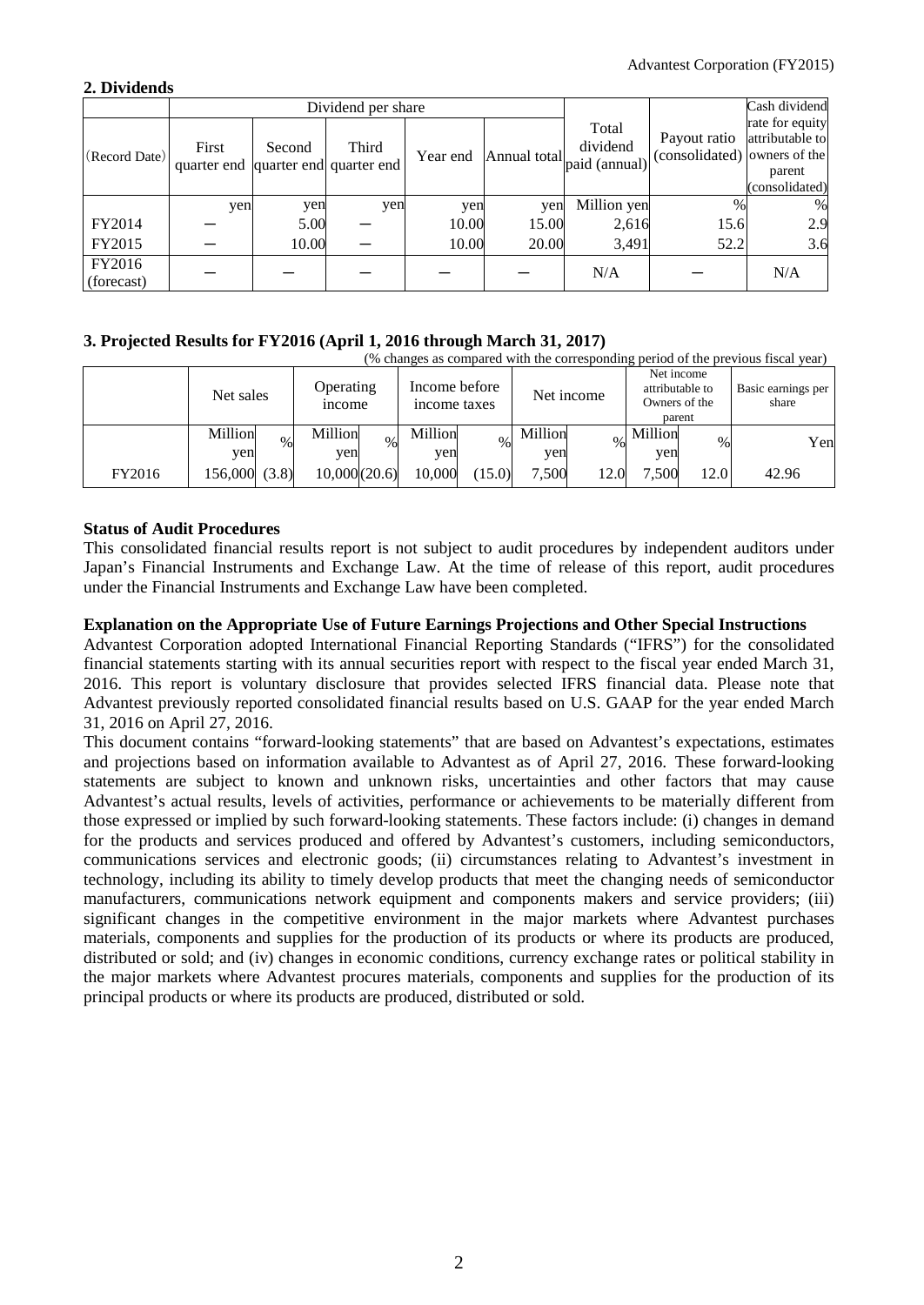## **Contents**

| (2) Consolidated Statements of Profit or Loss and Consolidated Statements of Comprehensive                                                                                                                                                                                                                                                 |  |
|--------------------------------------------------------------------------------------------------------------------------------------------------------------------------------------------------------------------------------------------------------------------------------------------------------------------------------------------|--|
| Income $\cdots$ $\cdots$ $\cdots$ $\cdots$ $\cdots$ $\cdots$ $\cdots$ $\cdots$ $\cdots$ $\cdots$ $\cdots$ $\cdots$ $\cdots$ $\cdots$ $\cdots$ $\cdots$ $\cdots$ $\cdots$ $\cdots$ $\cdots$ $\cdots$ $\cdots$ $\cdots$ $\cdots$ $\cdots$ $\cdots$ $\cdots$ $\cdots$ $\cdots$ $\cdots$ $\cdots$ $\cdots$ $\cdots$ $\cdots$ $\cdots$ $\cdots$ |  |
|                                                                                                                                                                                                                                                                                                                                            |  |
|                                                                                                                                                                                                                                                                                                                                            |  |
|                                                                                                                                                                                                                                                                                                                                            |  |
|                                                                                                                                                                                                                                                                                                                                            |  |
|                                                                                                                                                                                                                                                                                                                                            |  |
|                                                                                                                                                                                                                                                                                                                                            |  |
|                                                                                                                                                                                                                                                                                                                                            |  |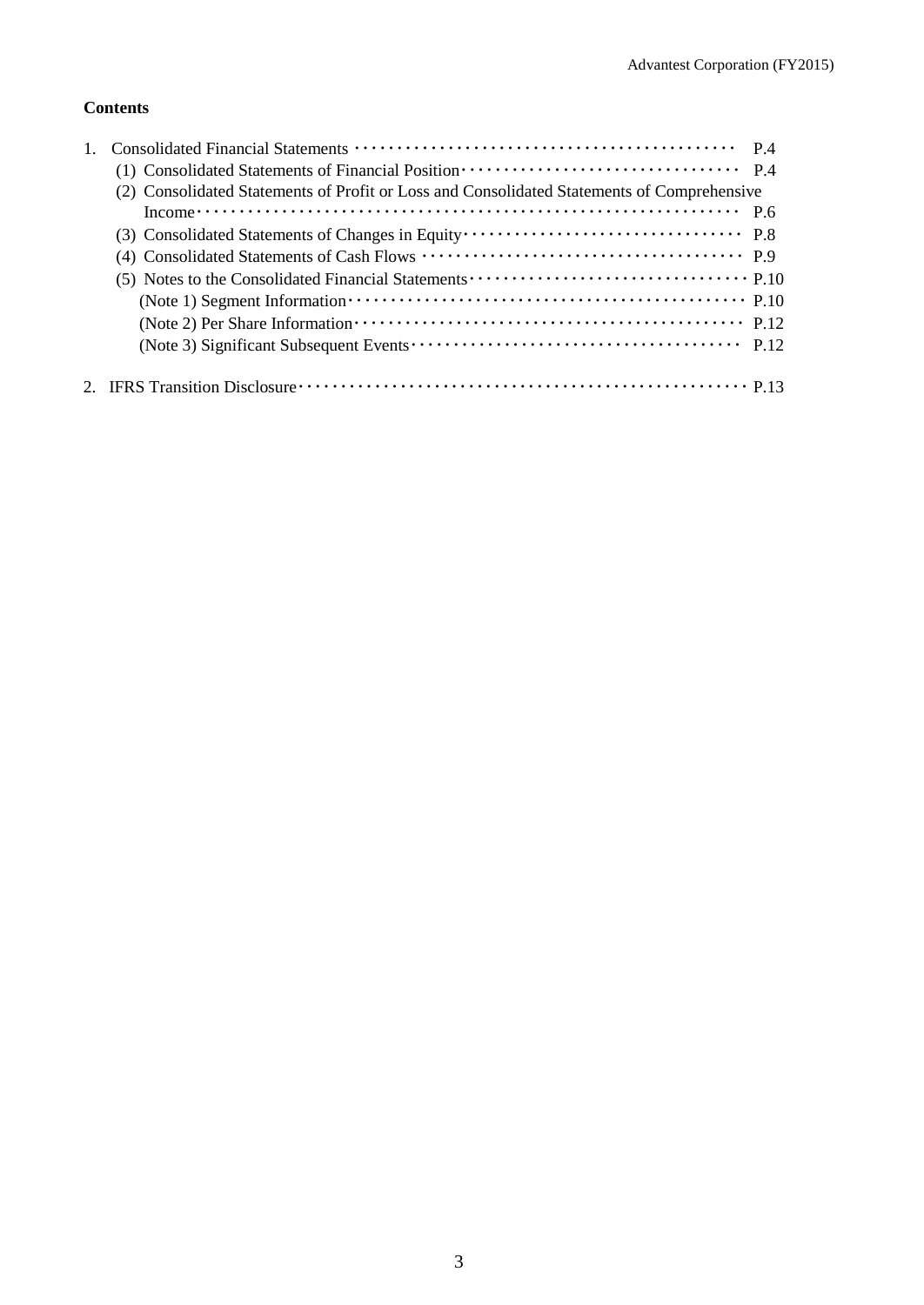## 1. Consolidated Financial Statements

(1) Consolidated Statements of Financial Position

|                                    |                                     |                         | Millions of Yen         |
|------------------------------------|-------------------------------------|-------------------------|-------------------------|
|                                    | Date of Transition<br>April 1, 2014 | As of<br>March 31, 2015 | As of<br>March 31, 2016 |
| Assets                             |                                     |                         |                         |
| Current assets                     |                                     |                         |                         |
| Cash and cash equivalents          | 68,997                              | 97,574                  | 85,430                  |
| Trade and other receivables        | 21,775                              | 26,478                  | 28,005                  |
| Inventories                        | 30,457                              | 38,159                  | 33,912                  |
| Other current assets               | 2,427                               | 2,430                   | 3,049                   |
| Total current assets               | 123,656                             | 164,641                 | 150,396                 |
| Non-current assets                 |                                     |                         |                         |
| Property, plant and equipment, net | 35,677                              | 34,216                  | 31,451                  |
| Goodwill and intangible assets     | 15,400                              | 18,175                  | 16,726                  |
| Other financial assets             | 6,518                               | 4,677                   | 3,542                   |
| Deferred tax assets                | 10,763                              | 11,180                  | 8,038                   |
| Other non-current assets           | 292                                 | 348                     | 298                     |
| Total non-current assets           | 68,650                              | 68,596                  | 60,055                  |
| Total assets                       | 192,306                             | 233,237                 | 210,451                 |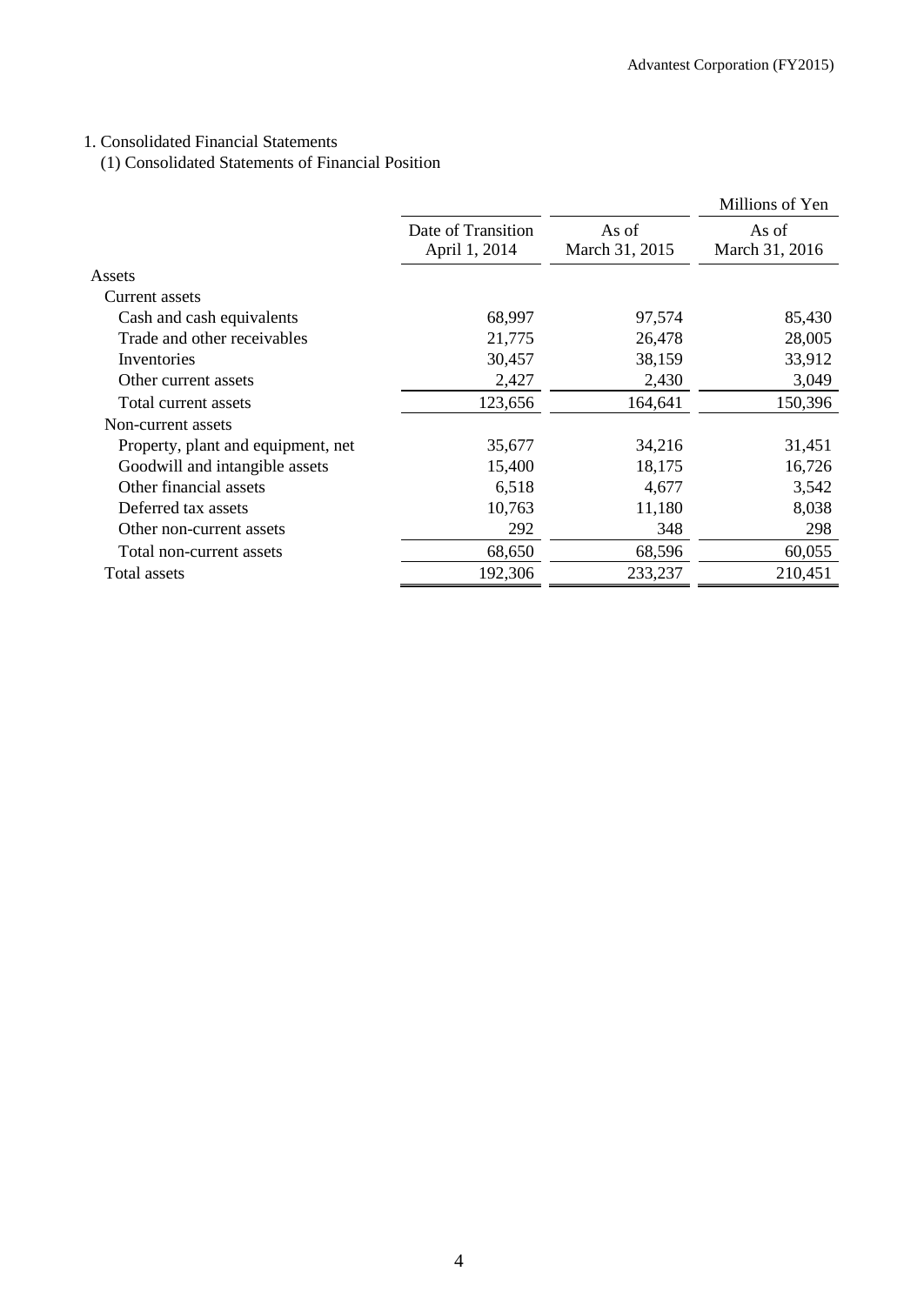|                                                      |                                     |                         | Millions of Yen         |
|------------------------------------------------------|-------------------------------------|-------------------------|-------------------------|
|                                                      | Date of Transition<br>April 1, 2014 | As of<br>March 31, 2015 | As of<br>March 31, 2016 |
| Liabilities and Equity                               |                                     |                         |                         |
| Liabilities                                          |                                     |                         |                         |
| <b>Current liabilities</b>                           |                                     |                         |                         |
| Trade and other payables                             | 19,559                              | 29,671                  | 22,101                  |
| <b>Bonds</b>                                         |                                     | 10,000                  |                         |
| Income tax payables                                  | 1,097                               | 2,119                   | 1,548                   |
| Provisions                                           | 1,589                               | 1,525                   | 1,709                   |
| Other financial liabilities                          | 328                                 | 271                     | 487                     |
| Other current liabilities                            | 3,785                               | 5,752                   | 3,589                   |
| Total current liabilities                            | 26,358                              | 49,338                  | 29,434                  |
| Non-current liabilities                              |                                     |                         |                         |
| <b>Bonds</b>                                         | 54,366                              | 44,492                  | 44,618                  |
| Other financial liabilities                          | 152                                 | 159                     | 65                      |
| Retirement benefit liabilities                       | 28,855                              | 35,395                  | 41,076                  |
| Deferred tax liabilities                             | 779                                 | 389                     | 358                     |
| Other non-current liabilities                        | 2,204                               | 1,654                   | 1,281                   |
| Total non-current liabilities                        | 86,356                              | 82,089                  | 87,398                  |
| <b>Total liabilities</b>                             | 112,714                             | 131,427                 | 116,832                 |
| Equity                                               |                                     |                         |                         |
| Share capital                                        | 32,363                              | 32,363                  | 32,363                  |
| Share premium                                        | 44,623                              | 44,487                  | 44,478                  |
| Treasury shares                                      | (96,083)                            | (94, 686)               | (94, 585)               |
| Retained earnings                                    | 97,398                              | 106,916                 | 105,190                 |
| Other components of equity                           | 1,291                               | 12,730                  | 6,173                   |
| Total equity attributable to<br>owners of the parent | 79,592                              | 101,810                 | 93,619                  |
| Total equity                                         | 79,592                              | 101,810                 | 93,619                  |
| Total liabilities and equity                         | 192,306                             | 233,237                 | 210,451                 |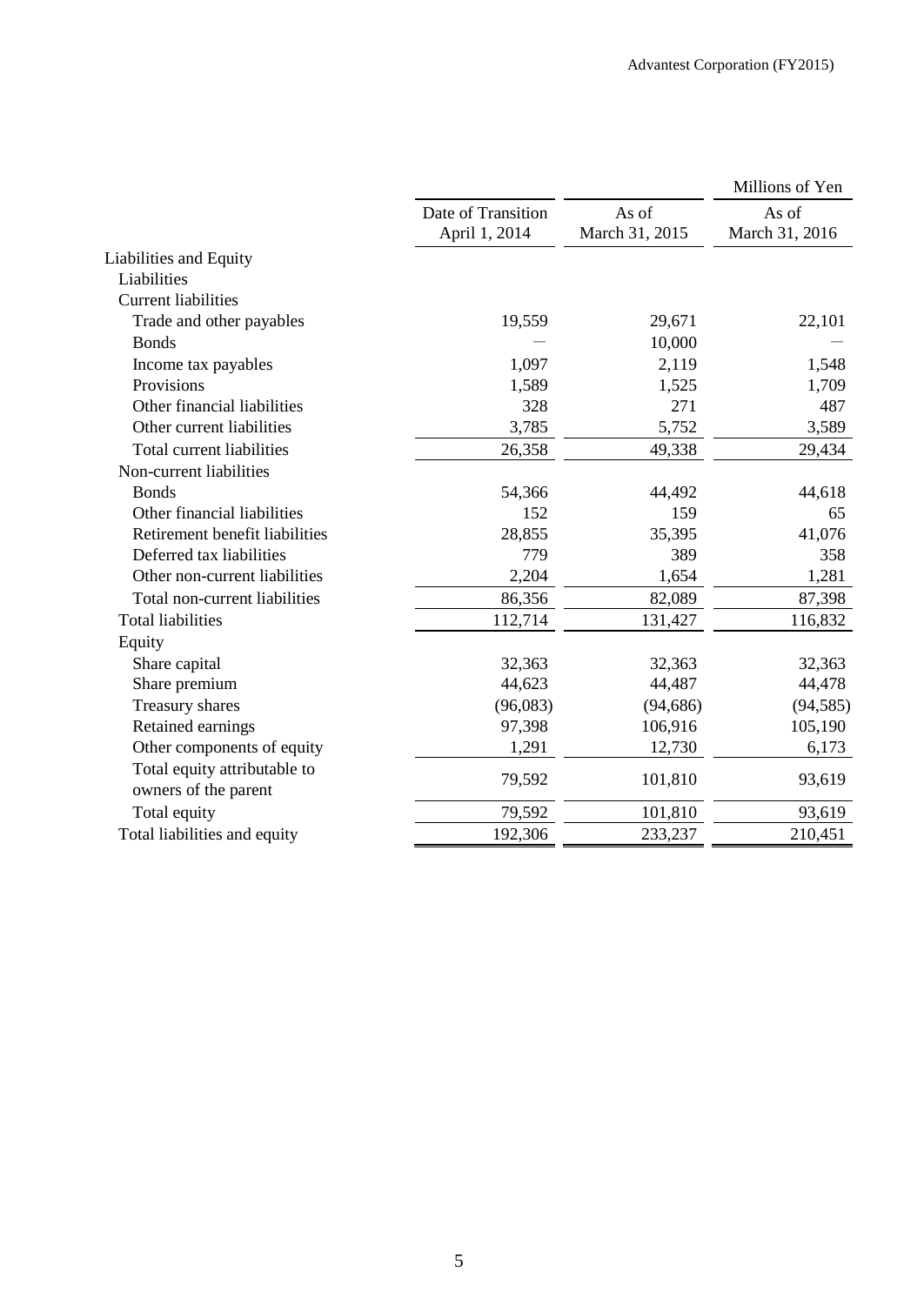## (2) Consolidated Statements of Profit or Loss and Consolidated Statements of Comprehensive Income

## Consolidated Statements of Profit or Loss

|                                                 |                                     | Millions of Yen                     |
|-------------------------------------------------|-------------------------------------|-------------------------------------|
|                                                 | Fiscal year ended<br>March 31, 2015 | Fiscal year ended<br>March 31, 2016 |
| Net sales                                       | 163,803                             | 162,111                             |
| Cost of sales                                   | (72, 048)                           | (70, 636)                           |
| Gross profit                                    | 91,755                              | 91,475                              |
| Selling, general and<br>administrative expenses | (75,086)                            | (79,109)                            |
| Other income                                    | 566                                 | 630                                 |
| Other expenses                                  | (377)                               | (399)                               |
| Operating income                                | 16,858                              | 12,597                              |
| Financial income                                | 4,158                               | 475                                 |
| Financial expenses                              | (249)                               | (1,305)                             |
| Income before income taxes                      | 20,767                              | 11,767                              |
| Income taxes                                    | (4,014)                             | (5,073)                             |
| Net income                                      | 16,753                              | 6,694                               |
| Net income attributable to:                     |                                     |                                     |
| Owners of the parent                            | 16,753                              | 6,694                               |
| Earnings per share:                             |                                     |                                     |
| Basic (Yen)                                     | 96.15                               | 38.35                               |
| Diluted (Yen)                                   | 87.67                               | 35.38                               |
|                                                 |                                     |                                     |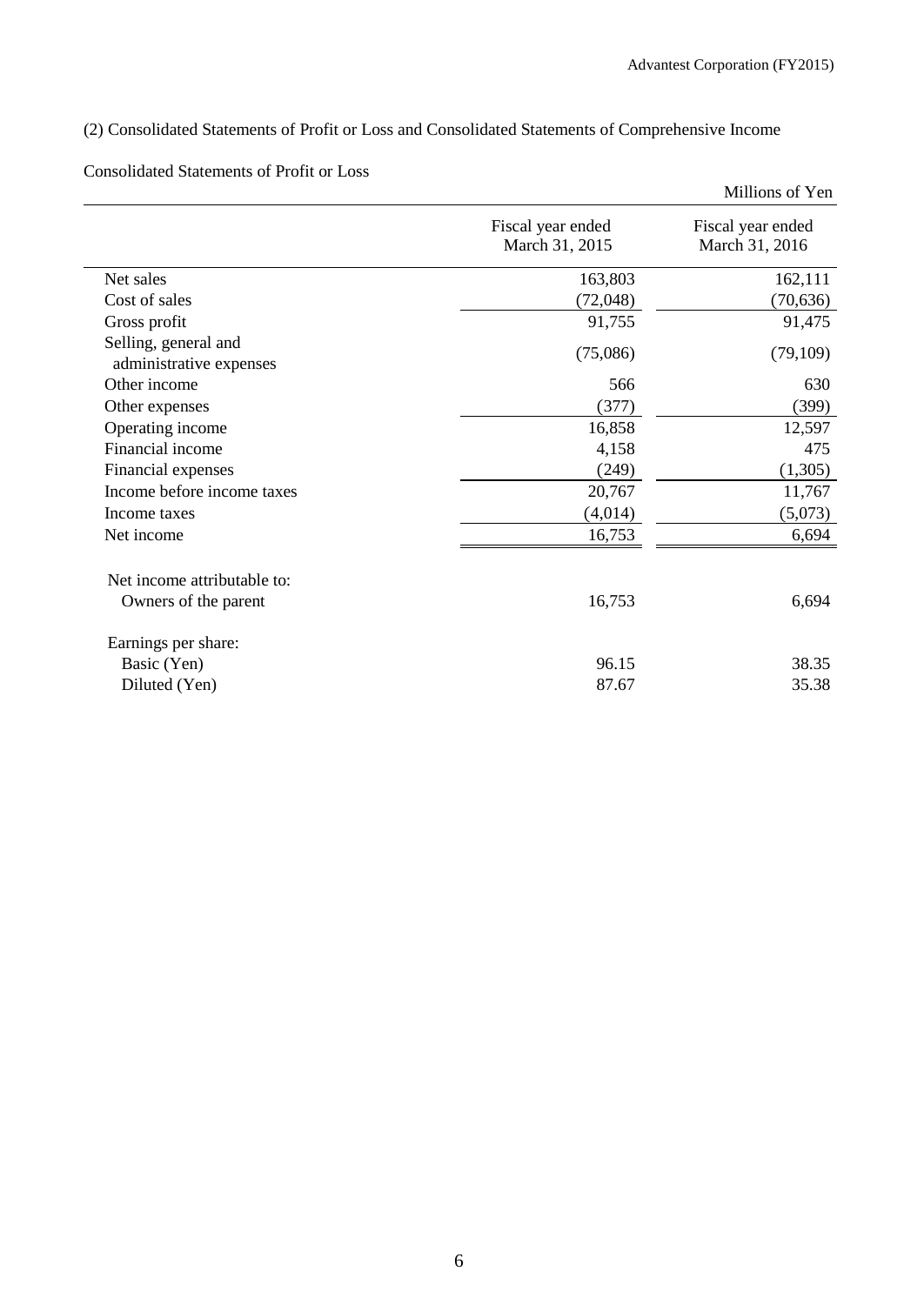|                                                                     |                                     | Millions of Yen                     |
|---------------------------------------------------------------------|-------------------------------------|-------------------------------------|
|                                                                     | Fiscal year ended<br>March 31, 2015 | Fiscal year ended<br>March 31, 2016 |
| Net income                                                          | 16,753                              | 6,694                               |
| Other comprehensive income                                          |                                     |                                     |
| Items that will not be reclassified to profit or loss               |                                     |                                     |
| Remeasurements of defined benefit pension plans                     | (4,651)                             | (4,869)                             |
| Items that may be subsequently reclassified to profit or loss       |                                     |                                     |
| Exchange differences on translation of foreign operations           | 11,674                              | (6,002)                             |
| Net change in fair values of available-for-sale financial<br>assets | (235)                               | (555)                               |
| Total other comprehensive income                                    | 6,788                               | (11, 426)                           |
| Total comprehensive income for the year                             | 23,541                              | (4, 732)                            |
| Comprehensive income attributable to:                               |                                     |                                     |
| Owners of the parent                                                | 23,541                              | (4,732)                             |

## Consolidated Statements of Comprehensive Income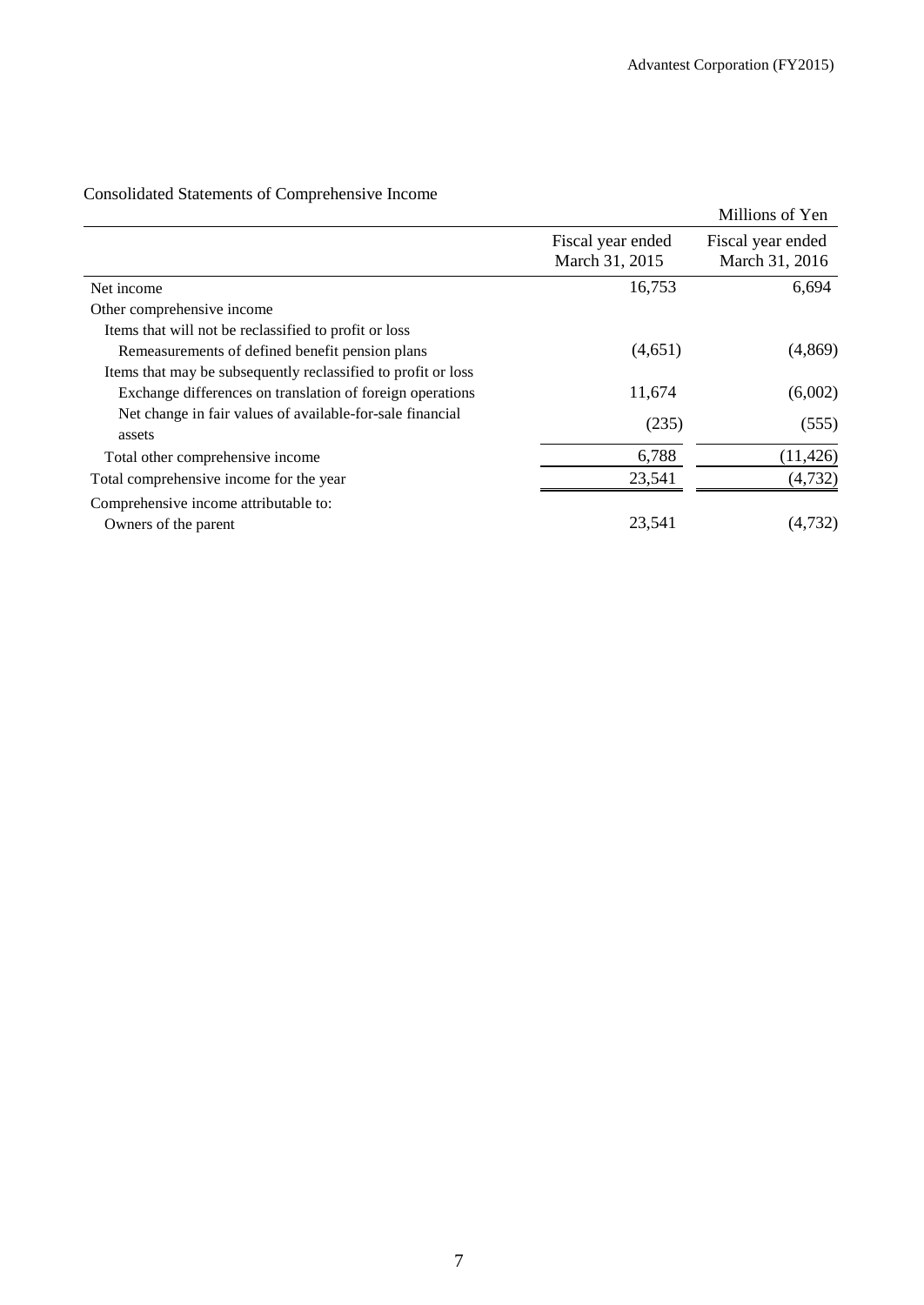(3) Consolidated Statements of Changes in Equity

|                                                                                                |                  |                                             |                    |                      |                                      |                        | Millions of Yen        |
|------------------------------------------------------------------------------------------------|------------------|---------------------------------------------|--------------------|----------------------|--------------------------------------|------------------------|------------------------|
|                                                                                                |                  | Equity attributable to owners of the parent |                    |                      |                                      |                        |                        |
|                                                                                                | Share<br>capital | Share<br>premium                            | Treasury<br>shares | Retained<br>earnings | Other<br>compone<br>nts of<br>equity | Total                  | Total<br>Equity        |
| Balance at April 1,2014<br>Net income                                                          | 32,363           | 44,623                                      | (96,083)           | 97,398<br>16,753     | 1,291                                | 79,592<br>16,753       | 79,592<br>16,753       |
| Other comprehensive<br>income                                                                  |                  |                                             |                    |                      | 6,788                                | 6,788                  | 6,788                  |
| Total comprehensive income<br>for the year                                                     |                  |                                             |                    | 16,753               | 6,788                                | 23,541                 | 23,541                 |
| Purchase of treasury shares<br>Disposal of treasury shares<br>Dividends<br>Transfer from other |                  | (136)                                       | (33)<br>1,430      | (842)<br>(1,742)     |                                      | (33)<br>452<br>(1,742) | (33)<br>452<br>(1,742) |
| components of equity to<br>retained earnings                                                   |                  |                                             |                    | (4,651)              | 4,651                                |                        |                        |
| Total transactions with the<br>owners                                                          |                  | (136)                                       | 1,397              | (7,235)              | 4,651                                | (1,323)                | (1,323)                |
| Balance at March 31,2015<br>Net income                                                         | 32,363           | 44,487                                      | (94, 686)          | 106,916<br>6,694     | 12,730                               | 101,810<br>6,694       | 101,810<br>6,694       |
| Other comprehensive<br>income                                                                  |                  |                                             |                    |                      | (11, 426)                            | (11, 426)              | (11, 426)              |
| Total comprehensive income<br>for the year                                                     |                  |                                             |                    | 6,694                | (11, 426)                            | (4, 732)               | (4, 732)               |
| Purchase of treasury shares<br>Disposal of treasury shares                                     |                  | (9)                                         | (1)<br>102         | (60)                 |                                      | (1)<br>33              | (1)<br>33              |
| Dividends<br>Transfer from other                                                               |                  |                                             |                    | (3,491)              |                                      | (3,491)                | (3,491)                |
| components of equity to<br>retained earnings                                                   |                  |                                             |                    | (4, 869)             | 4,869                                |                        |                        |
| Total transactions with the<br>owners                                                          |                  | (9)                                         | 101                | (8,420)              | 4,869                                | (3, 459)               | (3, 459)               |
| Balance at March 31,2016                                                                       | 32,363           | 44,478                                      | (94, 585)          | 105,190              | 6,173                                | 93,619                 | 93,619                 |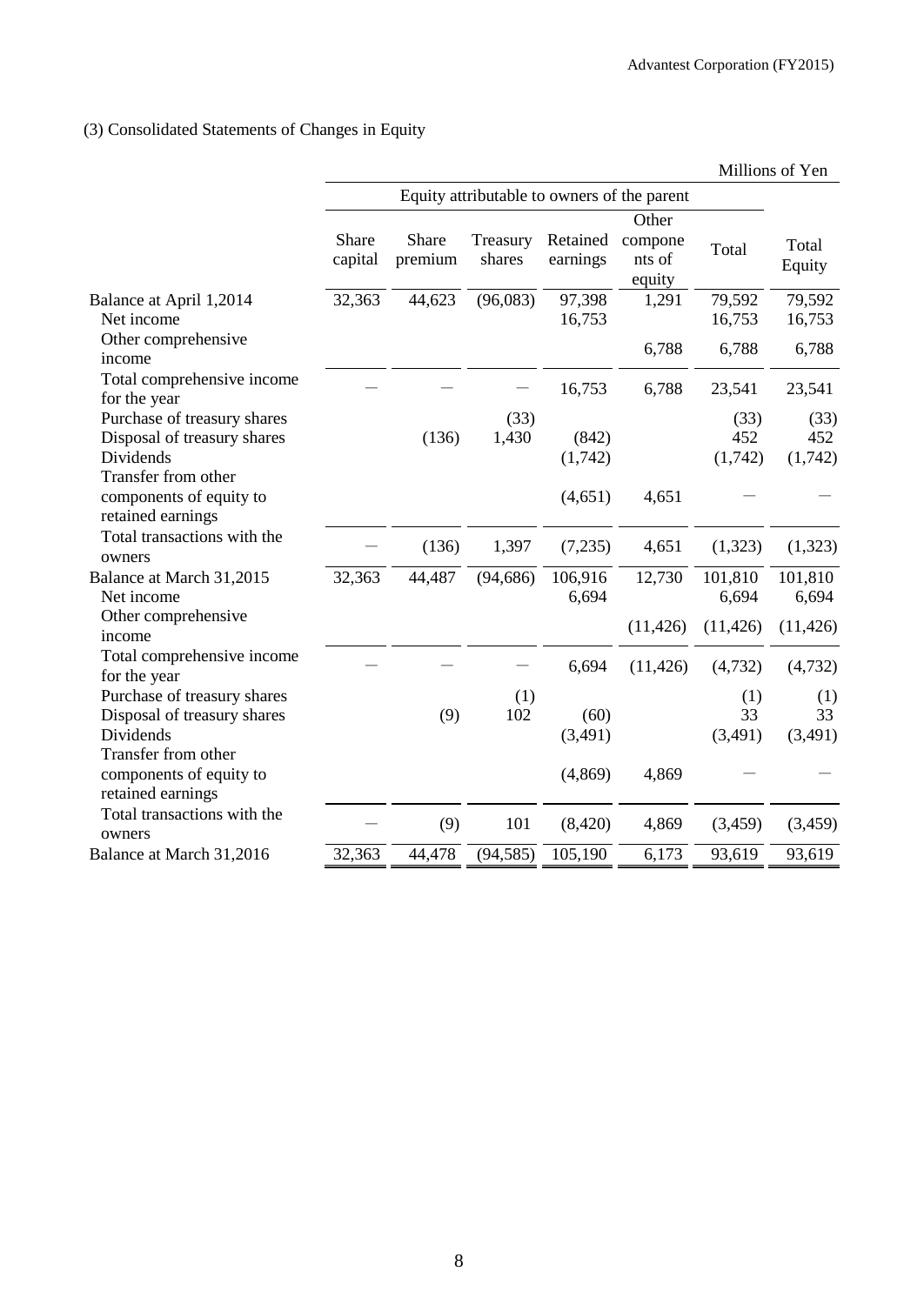(4)Consolidated Statements of Cash Flows

|                                                                  |                   | Millions of Yen   |
|------------------------------------------------------------------|-------------------|-------------------|
|                                                                  | Fiscal year ended | Fiscal year ended |
|                                                                  | March 31, 2015    | March 31, 2016    |
|                                                                  |                   |                   |
| Cash flows from operating activities:                            |                   |                   |
| Income before income taxes                                       | 20,767            | 11,767            |
| Adjustments to reconcile income before income taxes              |                   |                   |
| to net cash provided by (used in) operating activities:          |                   |                   |
| Depreciation and amortization                                    | 4,730             | 4,965             |
| Gain on sales of available-for-sale financial assets             | (750)             | (174)             |
| <b>Impairment</b> losses                                         | 211               |                   |
| Changes in assets and liabilities:                               |                   |                   |
| Trade and other receivables                                      | (1,274)           | (2,726)           |
| Inventories                                                      | (5,786)           | 3,621             |
| Trade and other payable                                          | 9,052             | (6,784)           |
| Warranty provisions                                              | (135)             | 189               |
| Retirement benefit liabilities                                   | 714               | 864               |
| Other                                                            | (1,629)           | (152)             |
| Subtotal                                                         | 25,900            | 11,570            |
| Interest and dividends received                                  | 204               | 303               |
| Interest paid                                                    | (137)             | (117)             |
| Income taxes paid                                                | (1,486)           | (4,028)           |
| Net cash provided by (used in) operating activities              | 24,481            | 7,728             |
|                                                                  |                   |                   |
| Cash flows from investing activities:                            |                   |                   |
| Proceeds from sale of available-for-sale financial assets        | 2,132             | 503               |
| Proceeds from sale of property, plant and equipment              | 99                | 509               |
| Purchases of property, plant and equipment                       | (3,230)           | (3, 116)          |
| Purchases of intangible assets                                   | (477)             | (449)             |
| Other                                                            | 166               | 158               |
| Net cash provided by (used in) investing activities              | (1,310)           | (2,395)           |
| Cash flows from financing activities:                            |                   |                   |
| Redemption of bonds                                              |                   | (10,000)          |
| Dividends paid                                                   | (1,742)           | (3,488)           |
| Other                                                            | 444               | (43)              |
| Net cash provided by (used in) financing activities              | (1,298)           | (13, 531)         |
| Net effect of exchange rate changes on cash and cash equivalents | 6,704             | (3,946)           |
| Net change in cash and cash equivalents                          | 28,577            | (12, 144)         |
| Cash and cash equivalents at beginning of year                   | 68,997            | 97,574            |
| Cash and cash equivalents at end of year                         | 97,574            | 85,430            |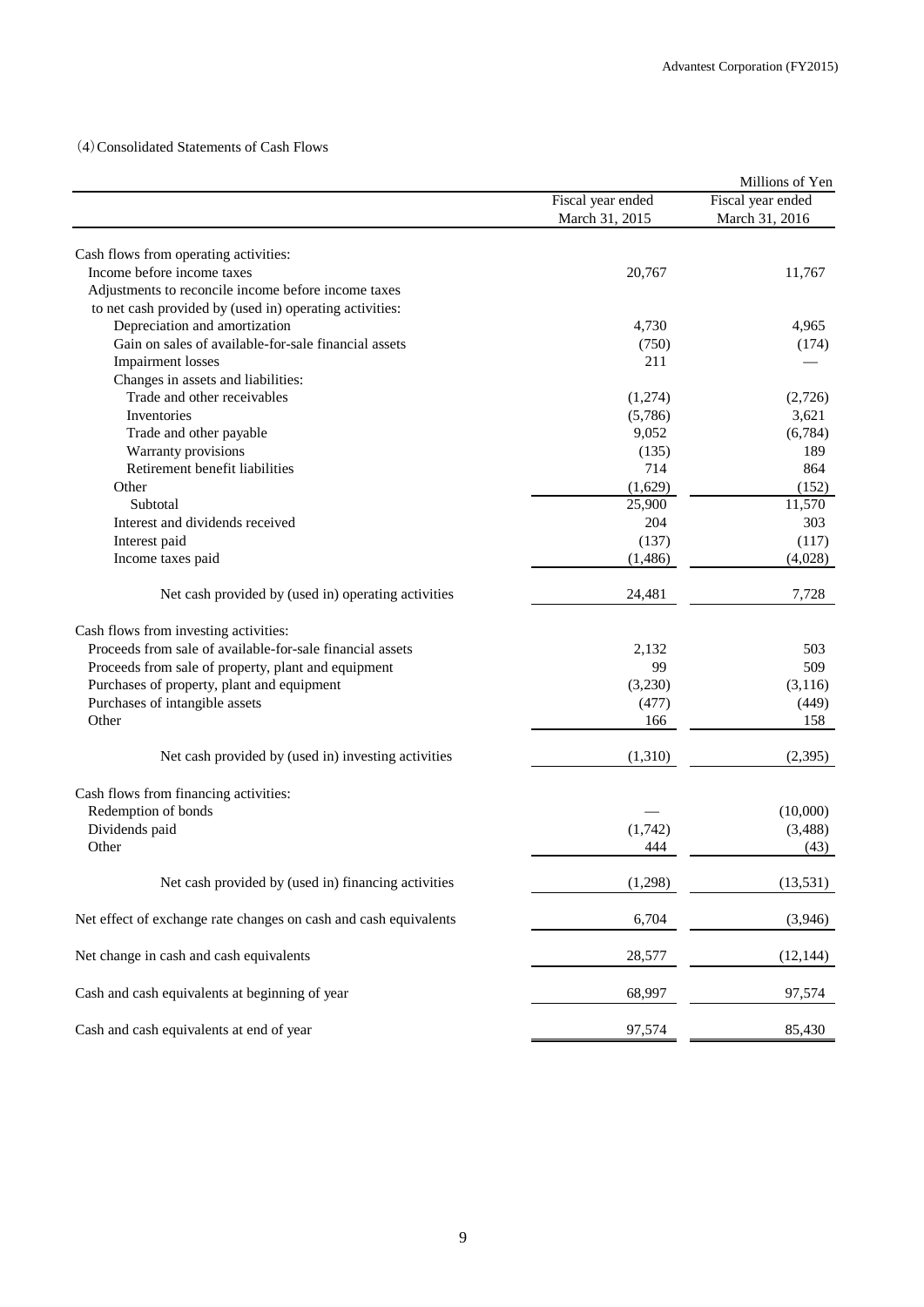## (5) Notes to the Consolidated Financial Statements

### (Note 1) Segment Information

## 1. Operating Segment Information

## Fiscal year ended March 31, 2015 Millions of Yen

|                                     | Semiconductor<br>and<br>Component<br><b>Test System</b><br><b>Business</b> | Mechatronics<br>System<br><b>Business</b> | Services.<br>Support and<br>Others | Elimination<br>and Corporate | Consolidated |
|-------------------------------------|----------------------------------------------------------------------------|-------------------------------------------|------------------------------------|------------------------------|--------------|
| Net sales                           |                                                                            |                                           |                                    |                              |              |
| Net sales to unaffiliated customers | 108,596                                                                    | 28,461                                    | 26,746                             |                              | 163,803      |
| Inter-segment sales                 | 90                                                                         |                                           |                                    | (90)                         |              |
| Total                               | 108,686                                                                    | 28,461                                    | 26,746                             | (90)                         | 163,803      |
| Segment income                      | 15,955                                                                     | 4,288                                     | 3,452                              | (6,837)                      | 16,858       |
| Financial income                    |                                                                            |                                           |                                    |                              | 4,158        |
| Financial expenses                  |                                                                            |                                           |                                    |                              | (249)        |
| Income before income taxes          |                                                                            |                                           |                                    |                              | 20,767       |
| (Other profit and loss items)       |                                                                            |                                           |                                    |                              |              |
| Depreciation and amortization       | 1,560                                                                      | 717                                       | 2,244                              | 209                          | 4,730        |
| <b>Impairment</b> losses            |                                                                            |                                           |                                    | 211                          | 211          |
| Segment assets                      | 64,758                                                                     | 24,866                                    | 41,660                             | 101,953                      | 233,237      |
| (Other assets item)                 |                                                                            |                                           |                                    |                              |              |
| Capital expenditures                | 2,051                                                                      | 716                                       | 1,428                              | 51                           | 4,246        |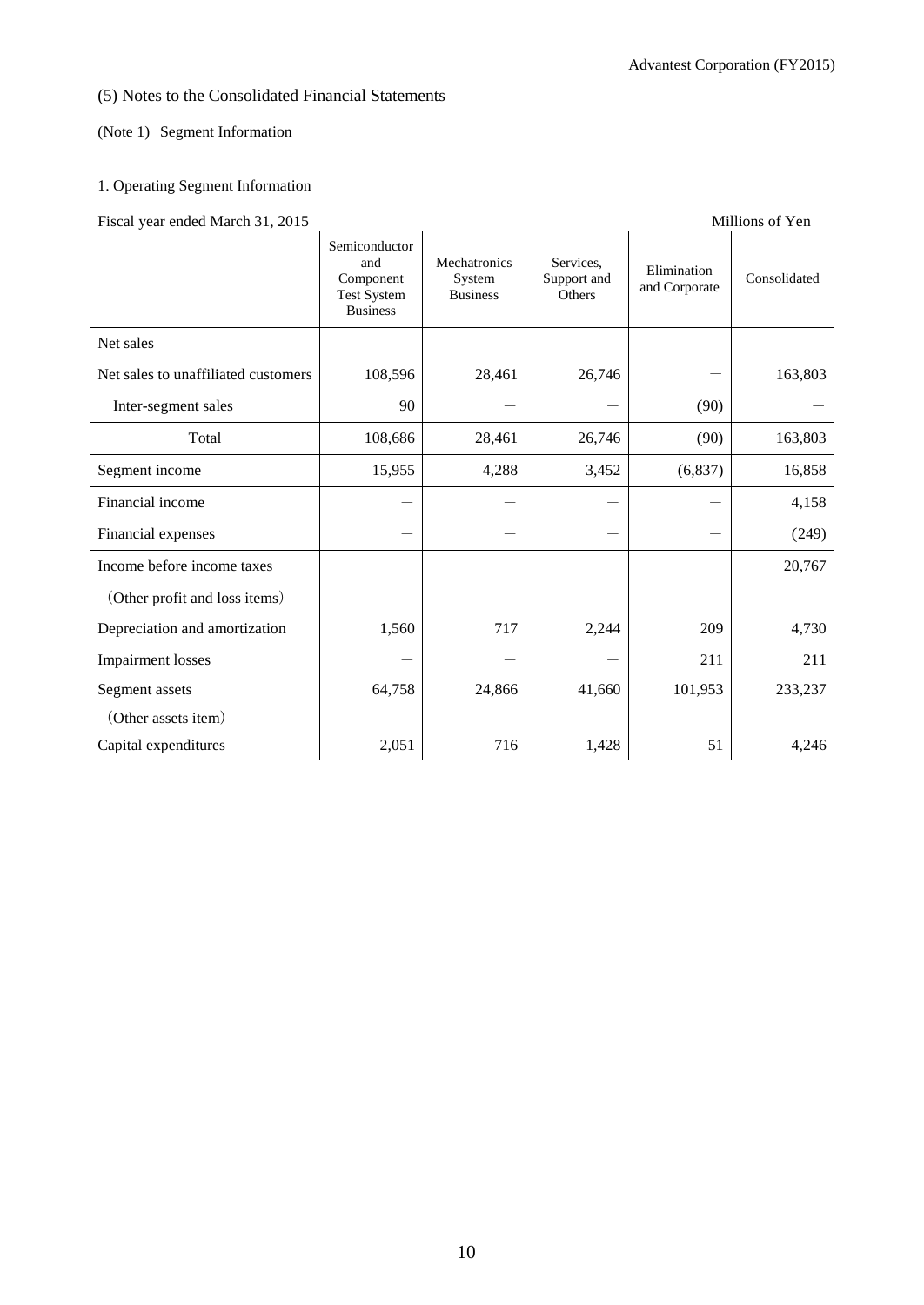| Fiscal year ended March 31, 2016    |                                                                            |                                           |                                    |                              | Millions of Yen |
|-------------------------------------|----------------------------------------------------------------------------|-------------------------------------------|------------------------------------|------------------------------|-----------------|
|                                     | Semiconductor<br>and<br>Component<br><b>Test System</b><br><b>Business</b> | Mechatronics<br>System<br><b>Business</b> | Services,<br>Support and<br>Others | Elimination<br>and Corporate | Consolidated    |
| Net sales                           |                                                                            |                                           |                                    |                              |                 |
| Net sales to unaffiliated customers | 100,706                                                                    | 31,482                                    | 29,923                             |                              | 162,111         |
| Inter-segment sales                 | 56                                                                         |                                           |                                    | (56)                         |                 |
| Total                               | 100,762                                                                    | 31,482                                    | 29,923                             | (56)                         | 162,111         |
| Segment income                      | 10,514                                                                     | 2,599                                     | 4,944                              | (5,460)                      | 12,597          |
| Financial income                    |                                                                            |                                           |                                    |                              | 475             |
| Financial expenses                  |                                                                            |                                           |                                    |                              | (1,305)         |
| Income before income taxes          |                                                                            |                                           |                                    |                              | 11,767          |
| (Other profit and loss items)       |                                                                            |                                           |                                    |                              |                 |
| Depreciation and amortization       | 2,027                                                                      | 710                                       | 1,960                              | 268                          | 4,965           |
| Segment assets                      | 60,295                                                                     | 23,338                                    | 40,598                             | 86,220                       | 210,451         |
| (Other assets item)                 |                                                                            |                                           |                                    |                              |                 |
| Capital expenditures                | 1,970                                                                      | 898                                       | 1,089                              | 19                           | 3,976           |

(Notes)

1. Advantest uses the operating income (loss) before stock option compensation expense for management's analysis of business segment results.

2. Segment income (loss) is presented on the basis of operating income (loss) before stock option compensation expense.

3. Inter-segment sales are based on market prices.

4. Adjustments to segment income in Corporate principally represent corporate general and administrative expenses and research and development expenses related to fundamental research activities that are not allocated to operating segments.

5. Segment assets included in Corporate consist of cash and cash equivalents, assets for general corporate use and assets used for fundamental research activities, which are not allocated to reportable segments.

6. Capital expenditures included in Corporate consist of purchases of software and fixed assets for general corporate use.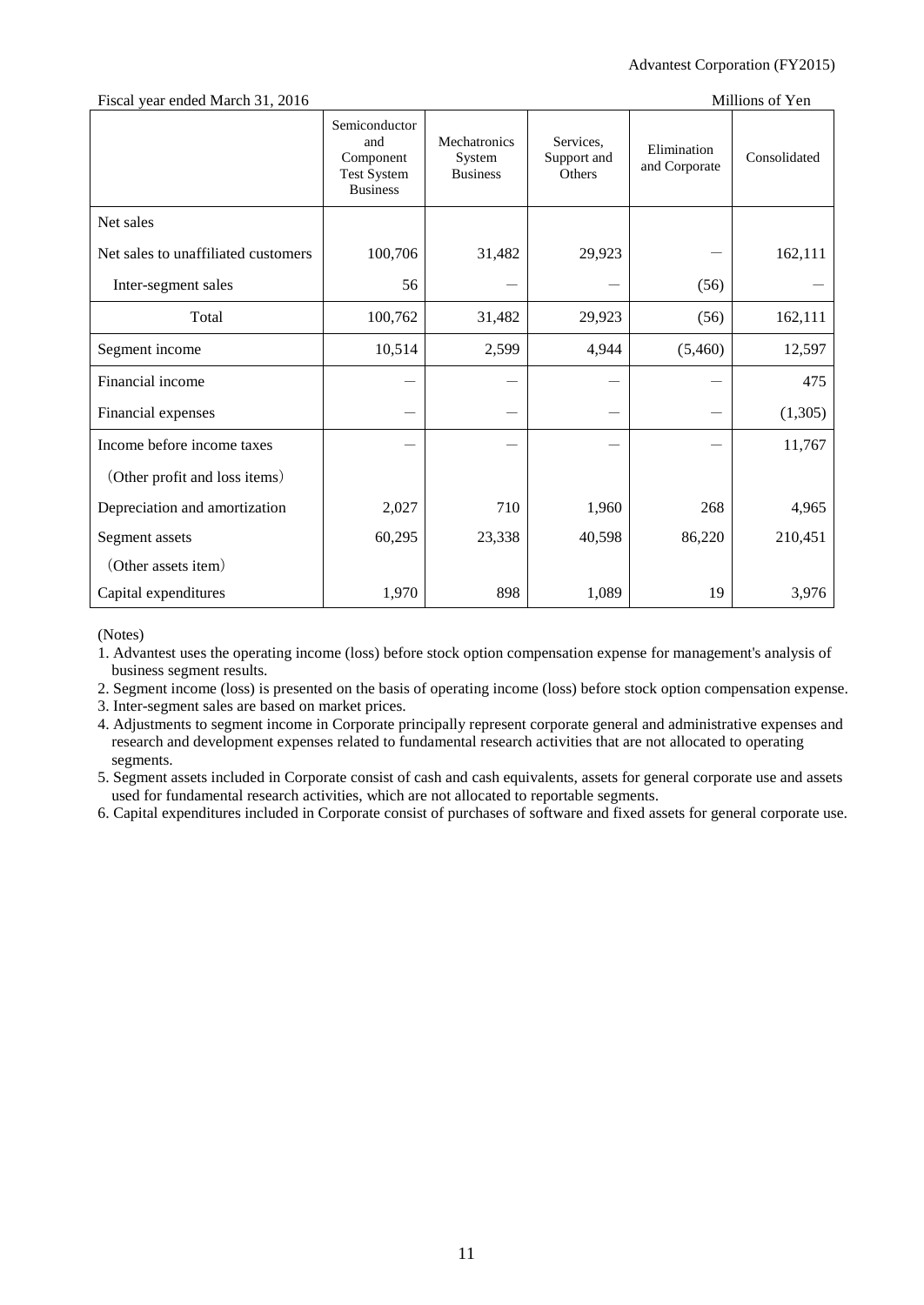|          |                   | Millions of Yen   |
|----------|-------------------|-------------------|
|          | Fiscal year ended | Fiscal year ended |
|          | March 31, 2015    | March 31, 2016    |
|          |                   |                   |
| Japan    | 13,112            | 12,979            |
| Americas | 27,783            | 29,551            |
| Europe   | 9,077             | 6,181             |
| Asia     | 113,831           | 113,400           |
|          |                   |                   |
| Total    | 163,803           | 162,111           |

2. Consolidated Net Sales by Geographical Areas

(Notes)

1. Net sales to unaffiliated customers are based on the customer's location.

2. Each of the segments includes primarily the following countries or regions:

- (1) Americas U.S.A., Costa Rica
- (2) Europe Germany, Israel
- (3) Asia Taiwan, South Korea, China, Singapore

#### (Note 2) Per Share Information

The following table sets forth the computation of basic and diluted net income per share for the fiscal years ended March 31:

|                                            | Fiscal year ended<br>March 31, 2015 | Fiscal year ended<br>March 31, 2016 |
|--------------------------------------------|-------------------------------------|-------------------------------------|
|                                            |                                     |                                     |
| Net income attributable to owners of the   |                                     |                                     |
| parent (Millions of Yen)                   | 16,753                              | 6,694                               |
| Dilutive effect of exercise of convertible |                                     |                                     |
| bonds (Millions of Yen)                    | 126                                 | 126                                 |
| Net income to calculate diluted earnings   |                                     |                                     |
| per share (Millions of Yen)                | 16,879                              | 6,820                               |
| Weighted average number of ordinary        |                                     |                                     |
| shares—basic                               | 174,244,799                         | 174,569,193                         |
| Dilutive effect of exercise of             |                                     |                                     |
| stock options                              | 163,433                             | 61,173                              |
| Dilutive effect of exercise of             |                                     |                                     |
| convertible bonds                          | 18,126,888                          | 18,126,888                          |
| Weighted average number of ordinary        |                                     |                                     |
| shares-diluted                             | 192,535,120                         | 192,757,254                         |
| Basic earnings per share (Yen)             | 96.15                               | 38.35                               |
| Diluted earnings per share (Yen)           | 87.67                               | 35.38                               |

(Note 3) Significant Subsequent Events: None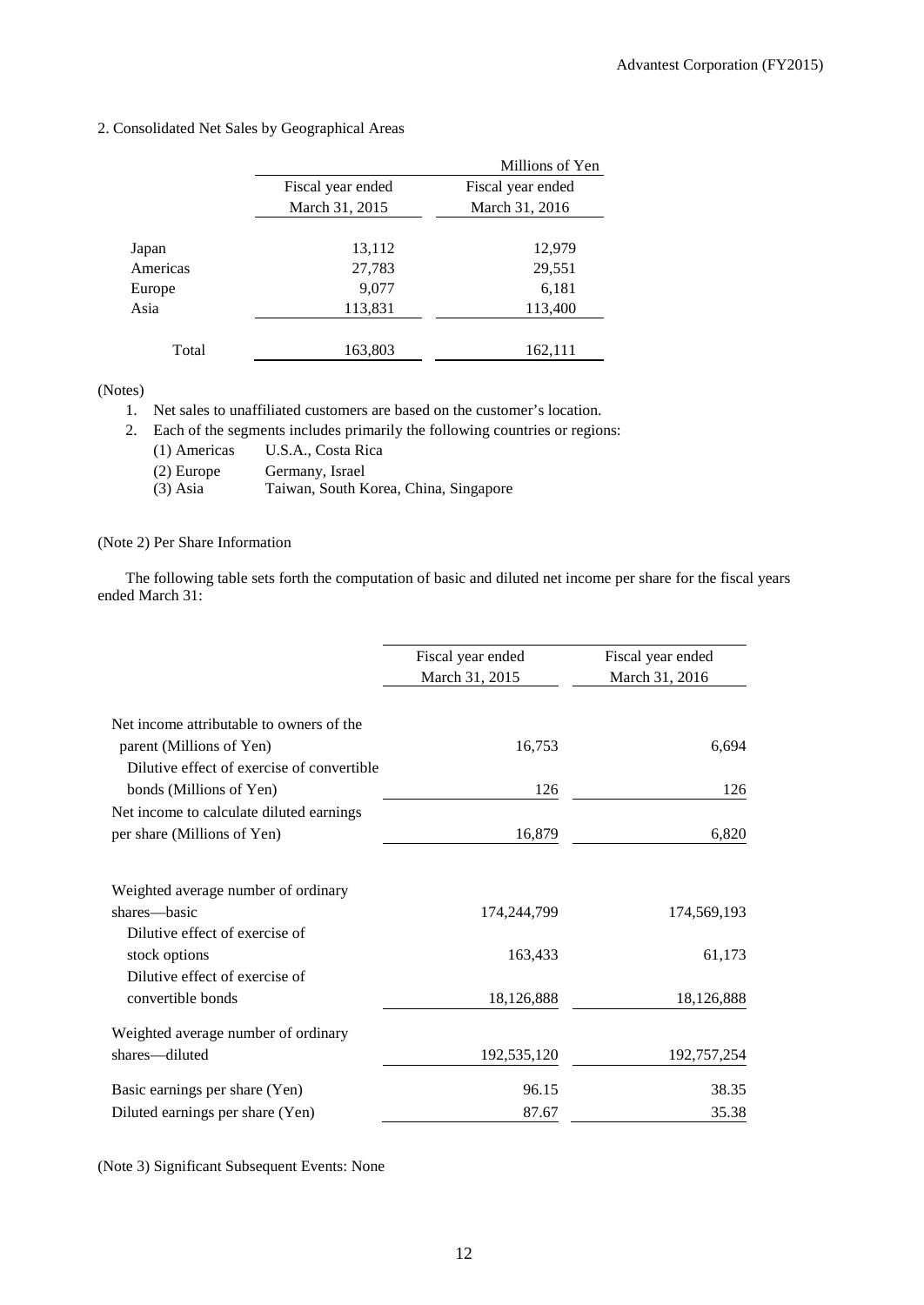#### 2. IFRS Transition Disclosure

The consolidated financial statements are the first consolidated financial statements that Advantest has prepared in accordance with IFRS.

#### (1) IFRS 1 Exemptions

IFRS 1 requires that companies adopting IFRS for the first time ("first-time adopters") apply IFRS retrospectively, although there are some areas for which first-time adopters can choose whether to apply IFRS retrospectively, and there are also certain exceptions for which retrospective application is prohibited. IFRS 1 exemptions, which Advantest has applied, are as follows.

#### (a) Business Combinations

Under IFRS 1, an entity may elect not to apply IFRS 3 "Business Combinations" retrospectively to business combinations that occurred before the transition date. Advantest has elected not to apply IFRS 3 retrospectively to business combinations that occurred before the transition date. As a result, goodwill arising from business combinations prior to the Date of Transition is recognized at its carrying amount under U.S. GAAP. Such goodwill was tested for impairment at the transition date, irrespective of whether or not there was any indication that the goodwill may be impaired.

#### (b) Exchange Differences on Translation of Foreign Operations

Under IFRS 1, an entity may elect not to apply IAS 21 "The Effects of Changes in Foreign Exchange Rates" retrospectively to cumulative exchange differences on translation of foreign operations at the Date of Transition. Advantest has elected to deem the cumulative exchange differences on translation of foreign operations at the Date of Transition to be zero.

#### (c) Deemed Cost

Under IFRS 1, an entity is permitted to use the fair value of an item of property, plant and equipment at the Date of Transition to IFRS as the deemed cost as of the Date of Transition. For certain property, plant and equipment, Advantest uses its fair value as of the Date of Transition as its deemed cost as of the Date of Transition.

#### (2) Mandatory Exception to Retrospective Application of IFRS 1

IFRS 1 prohibits the retrospective application of IFRS to "estimates", "derecognition of financial assets and financial liabilities" and "classification and measurement of financial assets". Advantest applies IFRS to these items prospectively from the Date of Transition.

#### (3) Reconciliation from U.S. GAAP to IFRS

Upon preparing the consolidated statement of financial position at the Date of Transition, Advantest has made adjustments to the amounts in the consolidated financial statements prepared in accordance with U.S. GAAP. The impact of the transition from U.S. GAAP to IFRS on Advantest's consolidated financial position, results of operations and cash flows is as follows.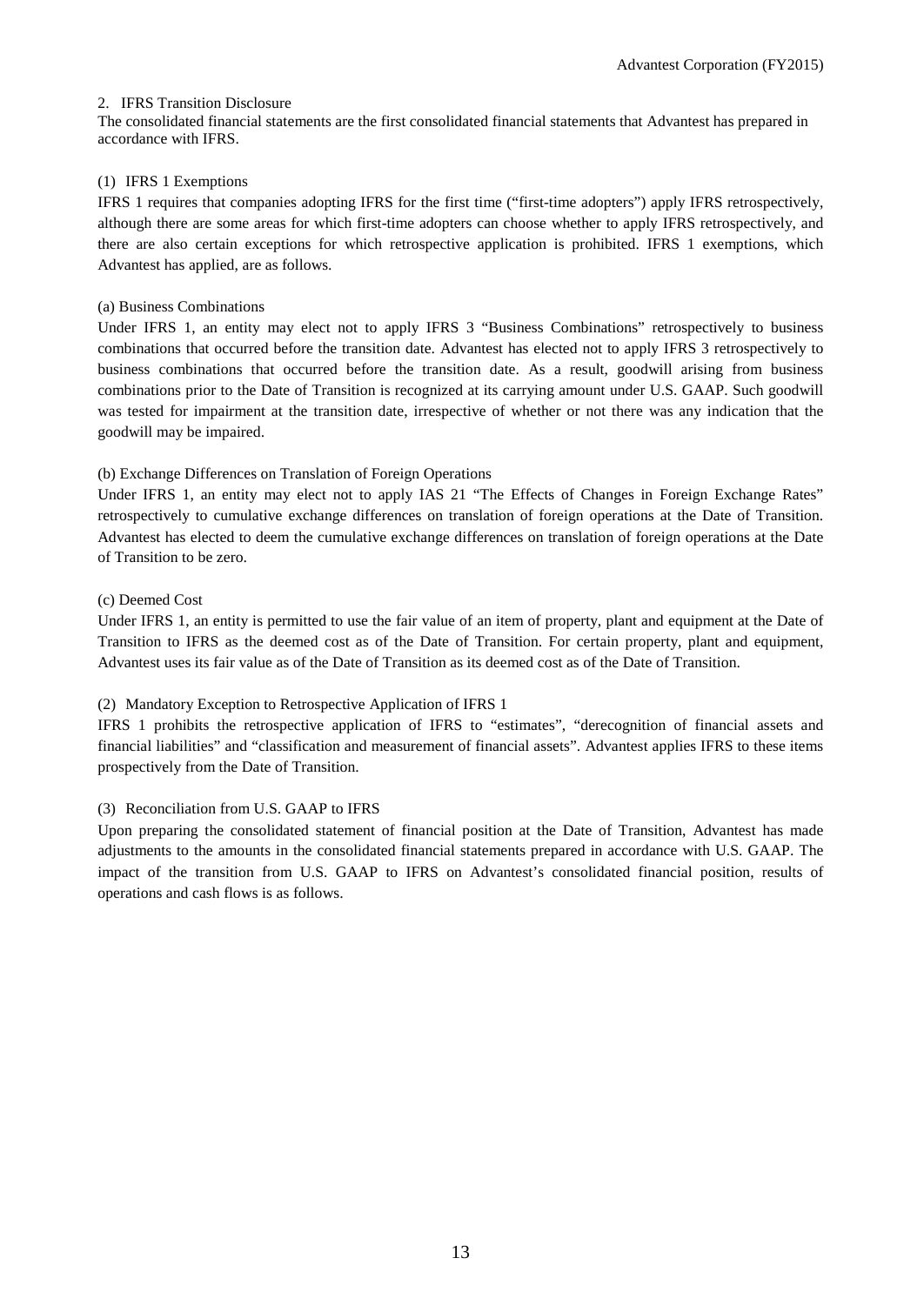Millions of Yen

Adjustment to equity as of the Date of Transition April 1, 2014

| Presentation under<br><b>U.S. GAAP</b>        | <b>U.S. GAAP</b>    | Reclassificat<br>ion     | Difference in<br>recognition and<br>measurement | <b>IFRS</b>        | Note        | Presentation under IFRS               |
|-----------------------------------------------|---------------------|--------------------------|-------------------------------------------------|--------------------|-------------|---------------------------------------|
| Assets                                        |                     |                          |                                                 |                    |             | Assets                                |
| Cash and cash equivalents                     | 68,997              |                          |                                                 | 68,997             |             | Cash and cash equivalents             |
| Trade receivables, net                        | 20,404              | 970                      | 401                                             | 21,775             |             | Trade and other receivables           |
| Inventories                                   | 30,200              |                          | 257                                             | 30,457             |             | Inventories                           |
| Other current assets                          | 5,218               | (2,797)                  | 6                                               | 2,427              |             | Other current assets                  |
| Total current assets                          | 124,819             | (1,827)                  | 664                                             | 123,656            |             | Total current assets                  |
| Investment securities                         | 3,741               | (3,741)                  |                                                 |                    |             |                                       |
| Property, plant and<br>equipment, net         | 39,925              |                          | (4,248)                                         | 35,677             | B           | Property, plant and equipment,<br>net |
| Intangible assets, net                        | 3,545               | 46,846                   | (34,991)                                        | 15,400             | A           | Goodwill and intangible assets        |
| Goodwill                                      | 46,846              | (46, 846)                |                                                 |                    |             |                                       |
|                                               |                     | 5,947                    | 571                                             | 6,518              | $\mathbf F$ | Other financial assets                |
|                                               |                     | 10,273                   | 490                                             | 10,763             | E.F         | Deferred tax assets                   |
| Other assets                                  | 10,980              | (10, 652)                | (36)                                            | 292                |             | Other non-current assets              |
| Total non-current assets                      | 105,037             | 1,827                    | (38, 214)                                       | 68,650             |             | Total non-current assets              |
| Total assets                                  | 229,856             | $\overline{\phantom{0}}$ | (37, 550)                                       | 192,306            |             | Total assets                          |
|                                               |                     |                          |                                                 |                    |             | Liabilities and Equity                |
| Liabilities:                                  |                     |                          |                                                 |                    |             | Liabilities                           |
| Trade accounts payable                        | 12,353              | 7,206                    |                                                 | 19,559             |             | Trade and other payables              |
| Accrued expenses                              | 6,775               | (6,775)                  |                                                 |                    |             |                                       |
| Income taxes payable                          | 1,089               |                          | 8                                               | 1,097              |             | Income tax payables                   |
| Accrued warranty                              |                     |                          |                                                 |                    |             |                                       |
| expenses                                      | 1,589               |                          |                                                 | 1,589              |             | Provisions                            |
|                                               |                     | 328                      |                                                 | 328                | $\mathbf F$ | Other financial liabilities           |
| Customer prepayments                          | 2,488               | (2, 488)                 |                                                 |                    |             |                                       |
| Other current liabilities                     | 2,313               | 1,472                    |                                                 | 3,785              |             | Other current liabilities             |
| Total current liabilities                     | 26,607              | (257)                    | 8                                               | 26,358             |             | Total current liabilities             |
| Corporate bonds                               | 25,000              | 30,149                   | (783)                                           | 54,366             |             | <b>Bonds</b>                          |
| Convertible bonds                             | 30,149              | (30, 149)                |                                                 |                    |             |                                       |
|                                               |                     | 152                      |                                                 | 152                |             | Other financial liabilities           |
| Accrued pension and                           |                     |                          |                                                 |                    |             |                                       |
| severance costs                               | 28,641              | 214                      |                                                 | 28,855             | $\mathbf C$ | Retirement benefit liabilities        |
|                                               |                     | 894                      | (115)                                           | 779                | $\rm F$     | Deferred tax liabilities              |
| Other liabilities                             | 3,207               | (1,003)                  |                                                 | 2,204              |             | Other non-current liabilities         |
| Total non-current liabilities                 | 86,997              | 257                      | (898)                                           | 86,356             |             | Total non-current liabilities         |
| <b>Total liabilities</b>                      | 113,604             |                          | (890)                                           | 112,714            |             | <b>Total liabilities</b>              |
| Stockholders' equity:                         |                     |                          |                                                 |                    |             |                                       |
| Common stock                                  |                     |                          |                                                 |                    |             | Equity                                |
| Capital surplus                               | 32,363<br>43,906    |                          | 717                                             | 32,363<br>44,623   |             | Share capital                         |
|                                               |                     |                          |                                                 |                    |             | Share premium                         |
| Treasury stock<br>Retained earnings           | (96,083)<br>130,740 |                          |                                                 | (96,083)<br>97,398 |             | Treasury shares                       |
| Accumulated other                             |                     |                          | (33, 342)                                       |                    |             | Retained earnings                     |
| comprehensive income                          | 5,326               |                          | (4,035)                                         | 1,291              | C,D         | Other components of equity            |
|                                               |                     | —                        |                                                 |                    |             | Total equity attributable to          |
|                                               |                     |                          | (36,660)                                        | 79,592             |             | owners of the parent                  |
| Total stockholders'<br>equity                 | 116,252             | $\qquad \qquad -$        | (36,660)                                        | 79,592             |             | Total equity                          |
| Total liabilities and<br>stockholders' equity | 229,856             | —                        | (37, 550)                                       | 192,306            |             | Total liabilities and equity          |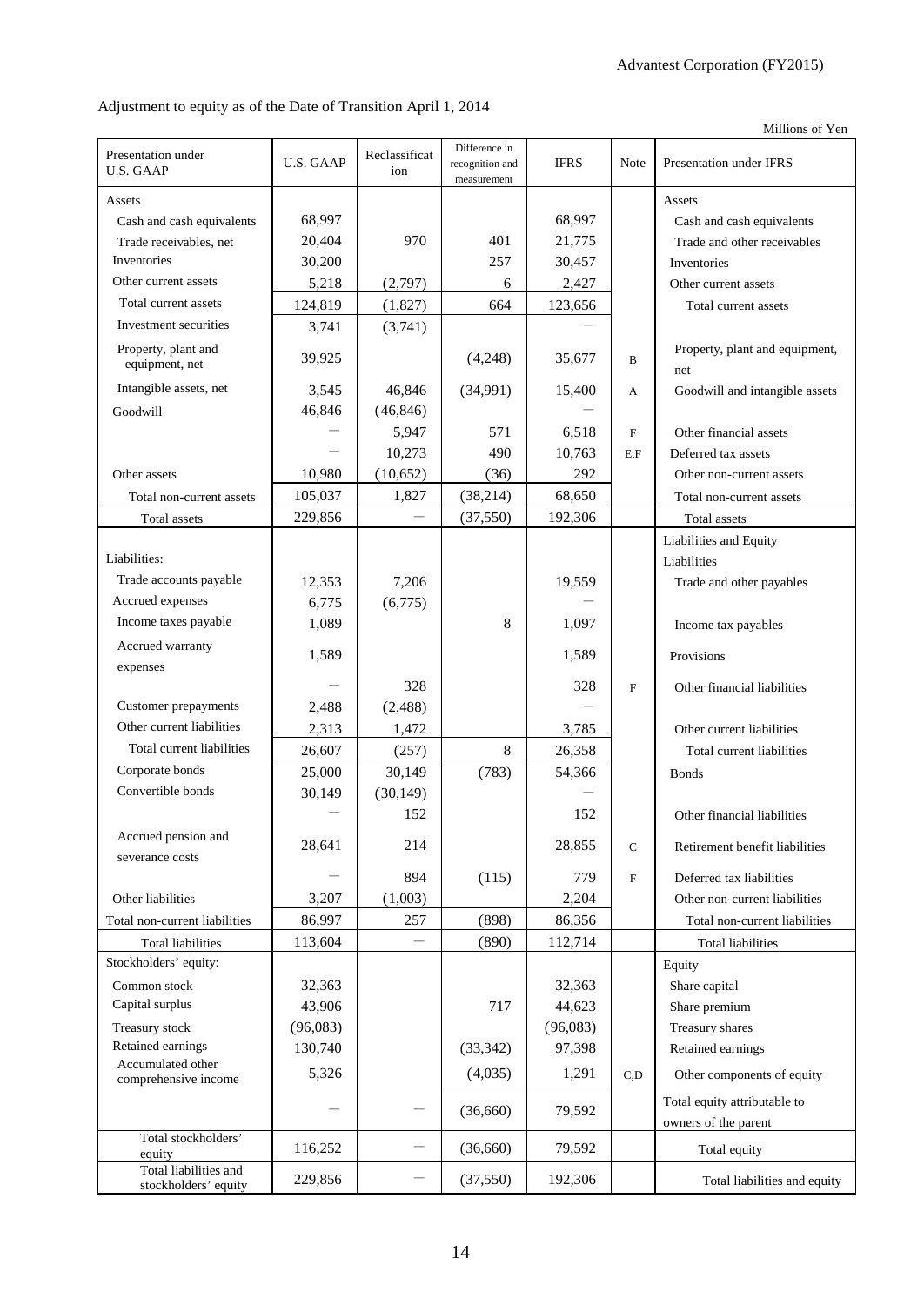## Adjustment to equity as of March 31, 2015

Millions of Yen

| Presentation under<br><b>U.S. GAAP</b>        | U.S. GAAP                | Reclassificat<br>ion     | Difference in<br>recognition and<br>measurement | <b>IFRS</b> | Note                      | Presentation under IFRS               |
|-----------------------------------------------|--------------------------|--------------------------|-------------------------------------------------|-------------|---------------------------|---------------------------------------|
| Assets                                        |                          |                          |                                                 |             |                           | Assets                                |
| Cash and cash equivalents                     | 97,574                   |                          |                                                 | 97,574      |                           | Cash and cash equivalents             |
| Trade receivables, net                        | 24,960                   | 643                      | 875                                             | 26,478      |                           | Trade and other receivables           |
| Inventories                                   | 37,210                   |                          | 949                                             | 38,159      |                           | Inventories                           |
| Other current assets                          | 5,057                    | (2,633)                  | 6                                               | 2,430       |                           | Other current assets                  |
| Total current assets                          | 164,801                  | (1,990)                  | 1,830                                           | 164,641     |                           | Total current assets                  |
| Investment securities                         | 2,249                    | (2,249)                  |                                                 |             |                           |                                       |
| Property, plant and<br>equipment, net         | 38,480                   |                          | (4,264)                                         | 34,216      | B                         | Property, plant and equipment,<br>net |
| Intangible assets, net                        | 4,085                    | 54,590                   | (40,500)                                        | 18,175      | A                         | Goodwill and intangible assets        |
| Goodwill                                      | 54,590                   | (54, 590)                |                                                 |             |                           |                                       |
|                                               | $\qquad \qquad$          | 4,059                    | 618                                             | 4,677       | $\boldsymbol{\mathrm{F}}$ | Other financial assets                |
|                                               | $\overline{\phantom{0}}$ | 8,641                    | 2,539                                           | 11,180      | E.F                       | Deferred tax assets                   |
| Other assets                                  | 8,836                    | (8, 461)                 | (27)                                            | 348         |                           | Other non-current assets              |
| Total non-current assets                      | 108,240                  | 1,990                    | (41, 634)                                       | 68,596      |                           | Total non-current assets              |
| Total assets                                  | 273,041                  |                          | (39, 804)                                       | 233,237     |                           | Total assets                          |
|                                               |                          |                          |                                                 |             |                           | Liabilities and Equity                |
| Liabilities:                                  |                          |                          |                                                 |             |                           | Liabilities                           |
| Trade accounts payable                        | 18,101                   | 11,570                   |                                                 | 29,671      |                           | Trade and other payables              |
|                                               |                          | 10,000                   |                                                 | 10,000      |                           | <b>Bonds</b>                          |
| Accrued expenses                              | 10,482                   | (10, 482)                |                                                 |             |                           |                                       |
| Income taxes payable                          | 2,106                    |                          | 13                                              | 2,119       |                           | Income tax payables                   |
| Accrued warranty expenses                     | 1,525                    |                          |                                                 | 1,525       |                           | Provisions                            |
|                                               |                          | 271                      |                                                 | 271         | $\mathbf{F}$              | Other financial liabilities           |
| Corporate bonds - current<br>portion          | 10,000                   | (10,000)                 |                                                 |             |                           |                                       |
| Customer prepayments                          | 4,900                    | (4,900)                  |                                                 |             |                           |                                       |
| Other current liabilities                     | 2,572                    | 3,180                    |                                                 | 5,752       |                           | Other current liabilities             |
| Total current liabilities                     | 49,686                   | (361)                    | 13                                              | 49,338      |                           | Total current liabilities             |
| Corporate bonds                               | 15,000                   | 30,119                   | (627)                                           | 44,492      |                           | <b>Bonds</b>                          |
| Convertible bonds                             | 30,119                   | (30, 119)                |                                                 |             |                           |                                       |
|                                               |                          | 159                      |                                                 | 159         |                           | Other financial liabilities           |
| Accrued pension and                           |                          |                          |                                                 |             |                           |                                       |
| severance costs                               | 35,034                   | 361                      |                                                 | 35,395      | $\mathbf C$               | Retirement benefit liabilities        |
|                                               |                          | 451                      | (62)                                            | 389         | $\mathbf F$               | Deferred tax liabilities              |
| Other liabilities                             | 2,264                    | (610)                    |                                                 | 1,654       |                           | Other non-current liabilities         |
| Total non-current liabilities                 | 82,417                   | 361                      | (689)                                           | 82,089      |                           | Total non-current liabilities         |
| Total liabilities                             | 132,103                  | $\overline{\phantom{0}}$ | (676)                                           | 131,427     |                           | <b>Total liabilities</b>              |
| Stockholders' equity:                         |                          |                          |                                                 |             |                           | Equity                                |
| Common stock                                  | 32,363                   |                          |                                                 | 32,363      |                           | Share capital                         |
| Capital surplus                               | 43,770                   |                          | 717                                             | 44,487      |                           | Share premium                         |
| Treasury stock                                | (94, 686)                |                          |                                                 | (94, 686)   |                           | Treasury shares                       |
| Retained earnings                             | 141,104                  |                          | (34, 188)                                       | 106,916     |                           | Retained earnings                     |
| Accumulated other                             | 18,387                   |                          | (5,657)                                         | 12,730      | C,D                       | Other components of equity            |
| comprehensive income                          |                          |                          |                                                 |             |                           | Total equity attributable to          |
|                                               |                          |                          | (39, 128)                                       | 101,810     |                           | owners of the parent                  |
| Total stockholders'<br>equity                 | 140,938                  |                          | (39, 128)                                       | 101,810     |                           | Total equity                          |
| Total liabilities and<br>stockholders' equity | 273,041                  | —                        | (39, 804)                                       | 233,237     |                           | Total liabilities and equity          |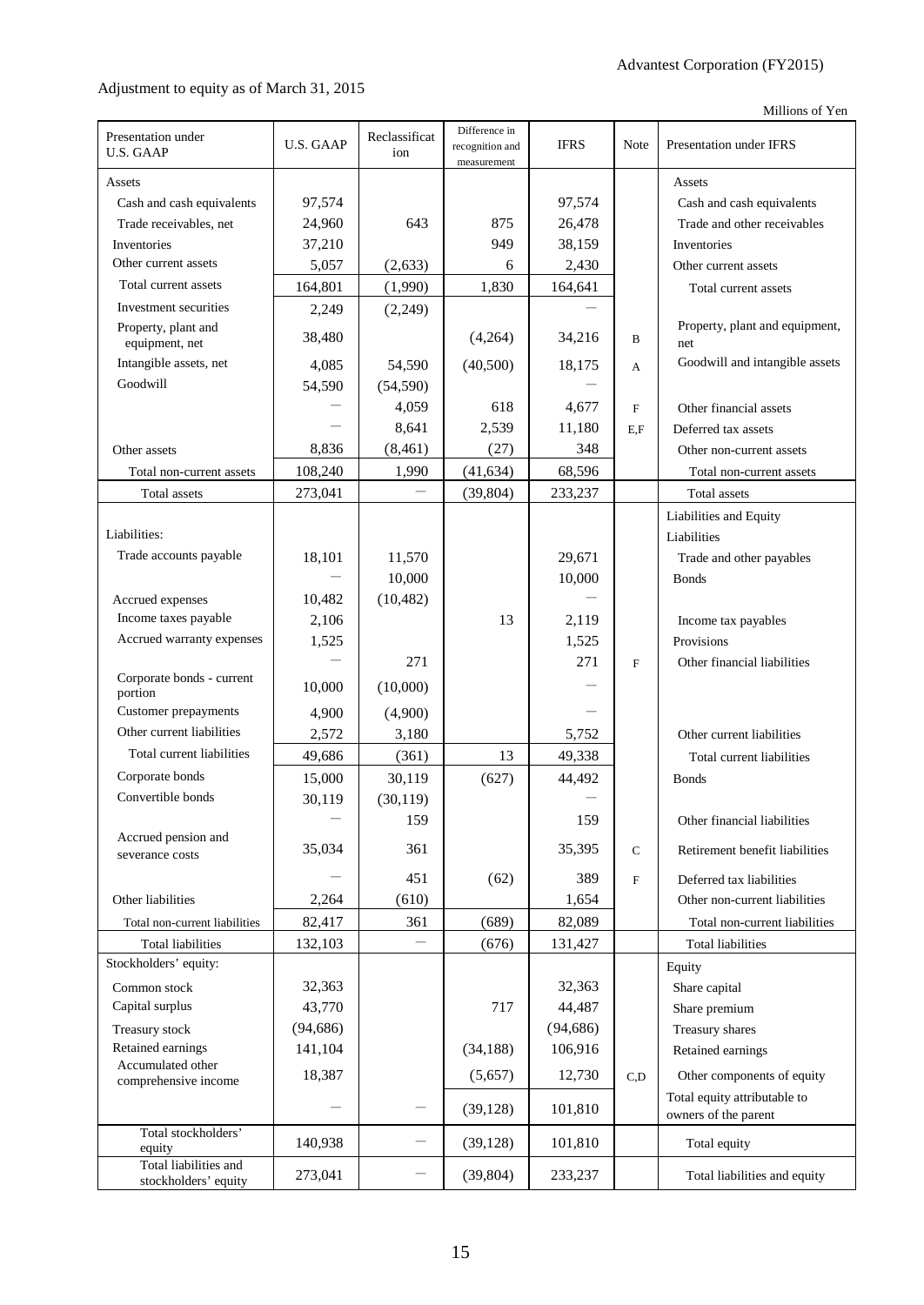## Adjustment to net profit and comprehensive income for the fiscal year ended March 31, 2015

| Millions of Yen |  |  |
|-----------------|--|--|
|-----------------|--|--|

|                                                  |                  |                      | Difference in                  |             |      |                                                                   |
|--------------------------------------------------|------------------|----------------------|--------------------------------|-------------|------|-------------------------------------------------------------------|
| Presentation under<br><b>U.S. GAAP</b>           | <b>U.S. GAAP</b> | Reclassificat<br>ion | recognition and<br>measurement | <b>IFRS</b> | Note | Presentation under IFRS                                           |
| Net sales                                        | 163,329          |                      | 474                            | 163,803     |      | Net sales                                                         |
| Cost of sales                                    | (72, 903)        |                      | 855                            | (72, 048)   |      | Cost of sales                                                     |
| Gross profit                                     | 90,426           |                      | 1,329                          | 91,755      |      | Gross profit                                                      |
| Research and development<br>expenses             | (29, 876)        | 29,876               |                                |             |      |                                                                   |
| Selling, general and                             |                  |                      |                                |             |      | Selling, general and                                              |
| administrative expenses                          | (45, 931)        | (29, 876)            | 721                            | (75,086)    |      | administrative expenses                                           |
|                                                  |                  | 566                  |                                | 566         |      | Other income                                                      |
|                                                  |                  | (377)                |                                | (377)       |      | Other expenses                                                    |
| Operating income (loss)                          | 14,619           | 189                  | 2,050                          | 16,858      |      | Operating income                                                  |
|                                                  |                  | 4,188                | (30)                           | 4,158       | G    | Financial income                                                  |
|                                                  |                  | (137)                | (112)                          | (249)       | G    | Financial expenses                                                |
| Interest and dividend income                     | 203              | (203)                |                                |             |      |                                                                   |
| Interest expense                                 | (137)            | 137                  |                                |             |      |                                                                   |
| Gain on sale of investment                       |                  |                      |                                |             |      |                                                                   |
| securities                                       | 750              | (750)                |                                |             |      |                                                                   |
| Other, net                                       | 3,424            | (3, 424)             |                                |             |      |                                                                   |
| Total other income                               | 4,240            |                      |                                |             |      |                                                                   |
| (expense)                                        |                  |                      |                                |             |      |                                                                   |
| Income (loss) before income                      |                  |                      |                                |             |      |                                                                   |
| taxes and equity in earnings                     | 18,859           |                      | 1,908                          | 20,767      |      | Income before income taxes                                        |
| (loss) of affiliated company                     |                  |                      |                                |             |      |                                                                   |
| Income tax expense                               | (5, 911)         |                      | 1,897                          | (4,014)     | E    | Income taxes                                                      |
| Net income (loss)                                | 12,948           |                      | 3,805                          | 16,753      |      | Net income                                                        |
|                                                  |                  |                      |                                |             |      | Net income attributable to:                                       |
|                                                  |                  |                      |                                | 16,753      |      | Owners of the parent                                              |
| Net income (loss)                                | 12,948           |                      | 3,805                          | 16,753      |      | Net income                                                        |
|                                                  |                  |                      |                                |             |      | Other comprehensive income                                        |
| Other comprehensive<br>income (loss), net of tax |                  |                      |                                |             |      | Items that will not be reclassified                               |
|                                                  |                  |                      |                                |             |      | to profit or loss                                                 |
|                                                  |                  |                      |                                |             |      | Remeasurements of defined                                         |
| Pension related adjustments                      | (4, 147)         |                      | (504)                          | (4,651)     |      | benefit pension plans                                             |
|                                                  |                  |                      |                                |             |      | Items that may be subsequently                                    |
|                                                  |                  |                      |                                |             |      | reclassified to profit or loss                                    |
| Foreign currency translation                     | 17,474           |                      | (5,800)                        | 11,674      |      | Exchange differences on                                           |
| adjustments                                      |                  |                      |                                |             |      | translation of foreign operations<br>Net change in fair values of |
| Net unrealized gains (losses)                    |                  |                      | 31                             |             |      | available-for-sale financial                                      |
| on investment securities                         | (266)            |                      |                                | (235)       |      | assets                                                            |
| Total other comprehensive                        |                  |                      |                                |             |      | Total other comprehensive                                         |
| income                                           | 13,061           |                      | (6,273)                        | 6,788       |      | income                                                            |
| Total comprehensive income                       | 26,009           |                      | (2, 468)                       | 23,541      |      | Total comprehensive income for                                    |
| $(\text{loss})$                                  |                  |                      |                                |             |      | the year                                                          |
|                                                  |                  |                      |                                |             |      | Comprehensive income<br>attributable to:                          |
|                                                  |                  |                      |                                | 23,541      |      | Owners of the parent                                              |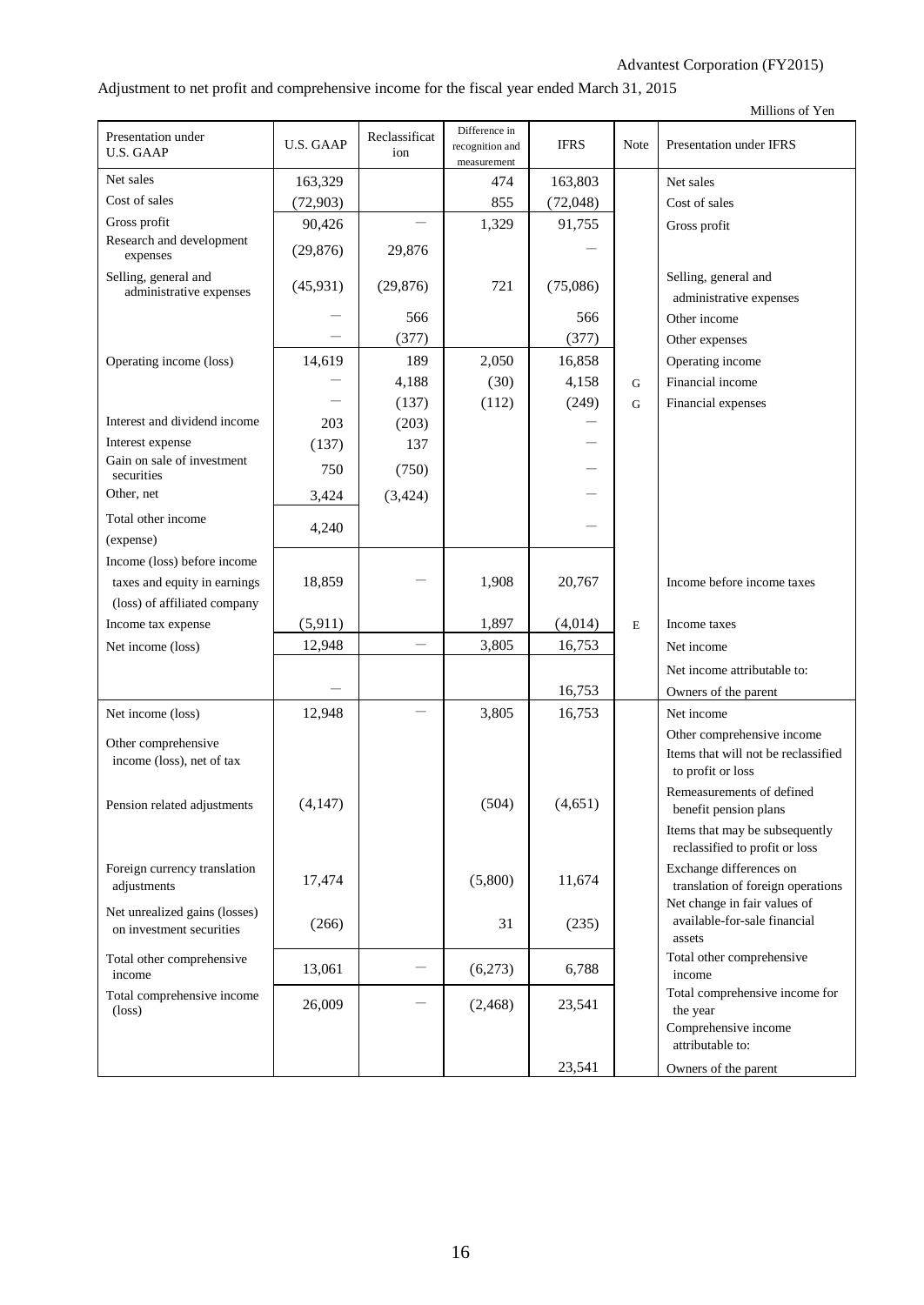(4) Notes on Adjustments to Equity and Comprehensive Income and Loss

The impact of the transition from U.S. GAAP to IFRS on the above Adjustment is as follows:

#### A. Impairment of Goodwill

Under U.S. GAAP, the fair value of a reporting unit and its carrying amount including goodwill is compared, and if the fair value of the reporting unit is below its carrying amount, the fair value of the goodwill is calculated, and then when the fair value of the goodwill calculated is below its carrying amount, the difference is recognized as an impairment loss of the goodwill.

Under IFRS, if the carrying amount of CGU or CGU group including goodwill exceeds its recoverable amount, the excess is recognized as an impairment loss.

As a result of goodwill impairment test at the Date of Transition, impairment loss of ¥19,153 million and ¥14,000 million respectively was recorded for the goodwill allocated to the CGU groups of "Semiconductor and Component Test System Business" and "Services, Support and Others" in Japan, since future cash flows that had been projected in the initial business plan were no longer expected to be generated. Total impairment loss of ¥33,153 million was charged to "retained earnings" at the Date of Transition. The recoverable amount of CGU groups was calculated based on the value in use. The value in use of a CGU group was calculated using 12.0% of the pre-tax discount rates.

#### B. Deemed Cost

At the Date of Transition, the previous carrying amount of certain items of "property, plant and equipment" to which the deemed cost election was applied was ¥14,979 million, and the fair value was ¥10,731 million.

As a result, at the Date of Transition, "property, plant and equipment" decreased by ¥4,248 million, and the adjustment difference, net of ¥163 million adjustments of deferred taxes, is included in "retained earnings".

#### C. Employee Benefits

Under U.S. GAAP, actuarial gains and losses and past service cost which were incurred from defined benefit plans but not recognized in profit or loss as component of pension costs during reporting period, are recognized in accumulated other comprehensive income and amortized from accumulated other comprehensive income into profit or loss over a certain period of future years.

Under IFRS, past service cost is recognized in profit or loss. Actuarial gains and losses arising from defined benefit plans are recognized in other comprehensive income and reclassified directly from other components of equity to retained earnings when they are incurred.

As a result, ¥12,070 million of actuarial losses and past service cost at the Date of Transition were reclassified to "retained earnings", and cost of sales and selling, general and administrative expense decreased by ¥86 million and ¥528 million, respectively, in the consolidated statements of profit or loss for the year ended March 31, 2015.

#### D. Exchange Differences on Translation of Foreign Operations

Under IFRS, first-time adopters can choose to deem the cumulative exchange differences on translation of foreign operations at the Date of Transition to be zero.

As a result, the cumulative amounts of exchange differences on translation of foreign operations of ¥16,489 million at the Date of Transition were entirely reclassified to "retained earnings".

#### E. Income Taxes

With respect to the tax effects arising from elimination of intercompany unrealized gains, under U.S. GAAP, income tax expenses are deferred based on the sellers' tax amounts.

Under IFRS, intercompany unrealized gains are treated as temporary differences associated with the purchasers' assets and the tax effects are recognized as deferred tax assets using the purchasers' tax rates after an assessment of the recoverability of the deferred tax assets.

As a result, "deferred tax assets" and "retained earnings" at the Date of Transition, and March 31, 2015 increased by ¥420 million, and ¥2,596 million, respectively.

F. Reclassification of the Consolidated Statements of Financial Position

The accompanying consolidated statements of financial position has been reclassified in conformity to IFRS requirements, but the Consolidated Statements of Profit or Loss, the consolidated statements of comprehensive income and retained earnings have not been affected. The principal reclassifications made in the consolidated statements of financial position are follows:

(i) Under U.S. GAAP, the deferred tax assets/liabilities are classified as current and non-current assets/liabilities. However, under IFRS, deferred tax assets and liabilities are not permitted to be presented as current assets and liabilities, and they have been reclassified to non-current assets and liabilities.

(ii) Under IFRS, financial assets and financial liabilities are separately presented.